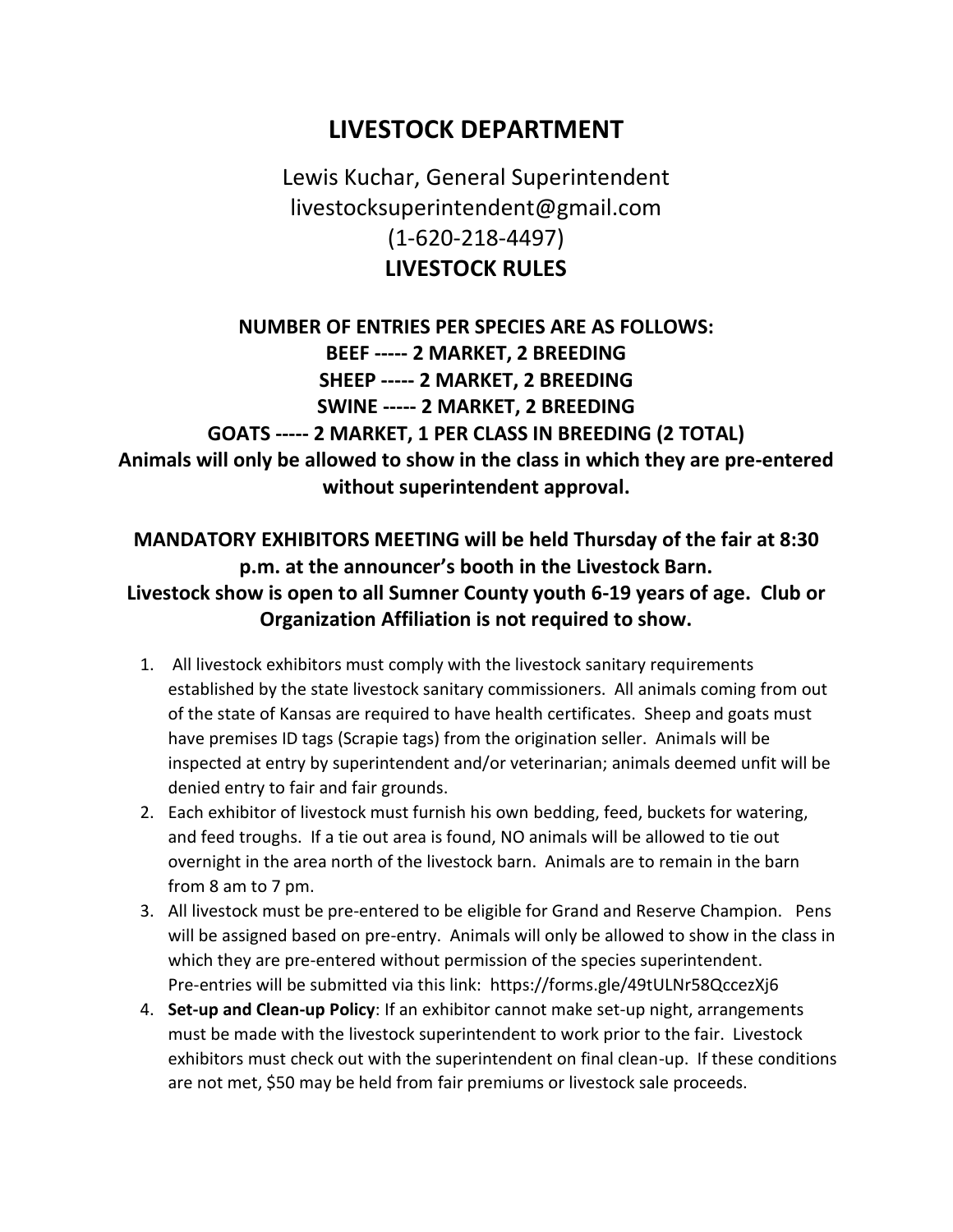- 5. Exhibitors of livestock are expected to keep stalls and aisles neat and clean. **WHEN CLEANING PENS OR WORKING WITH ANIMALS, PUT WASTE IN THE TRUCK; DO NOT PILE WASTE IN OR AROUND THE LIVESTOCK BARN.**
- 6. Judges may not award a prize to any unworthy exhibit. It is the intention of the association that no premium distinction of any kind be given to an animal that does not merit the same.
- 7. No exhibitor shall be awarded more than two moneys in one class.
- 8. When there are fewer entries in any class than the number of premiums offered, judges may award prizes of such grade as the animal or group deserves.
- 9. No grand champion ribbon will be awarded unless there is competition.
- 10. Winners of first and second place in their respective classes are eligible to compete in the championship classes where applicable.
- 11. Superintendents reserve the right to withhold premiums awarded in any case in which it shall appear to the superintendents that the regulations have not been complied with or that fraud or deception have been practiced or attempted.
- 12. Only animals entered in the fair will be allowed to stall at the fair.
- 13. **Decisions made by the superintendents will override all written rules.**

### **SPECIAL CLASS**

Pee-Wee Classes for sheep, swine, goats, and bucket calves will be offered for youth under 6 years of age. Animals will not be fitted; blow and go only. Pee-Wee animals will be released at the end of the Pee-Wee show.

# **JUNIOR LIVESTOCK DEPARTMENT**

Lewis Kuchar, General Superintendent

*Eligibility for exhibiting and showing in the Junior Livestock Division will be in compliance with the Kansas State Fair rules which state that the last year for participation will be the calendar year that an exhibitor turns nineteen (19).*

#### **Decisions made by the Superintendents will override all written rules.**

1. All Junior Livestock exhibits must be entered and in place by 8:00 p.m. on Thursday evening. Sale decision must be made at entry time. Weigh in and entering time is 4:00—8:00 p.m. Thursday evening. Youth or their representative need to be in line for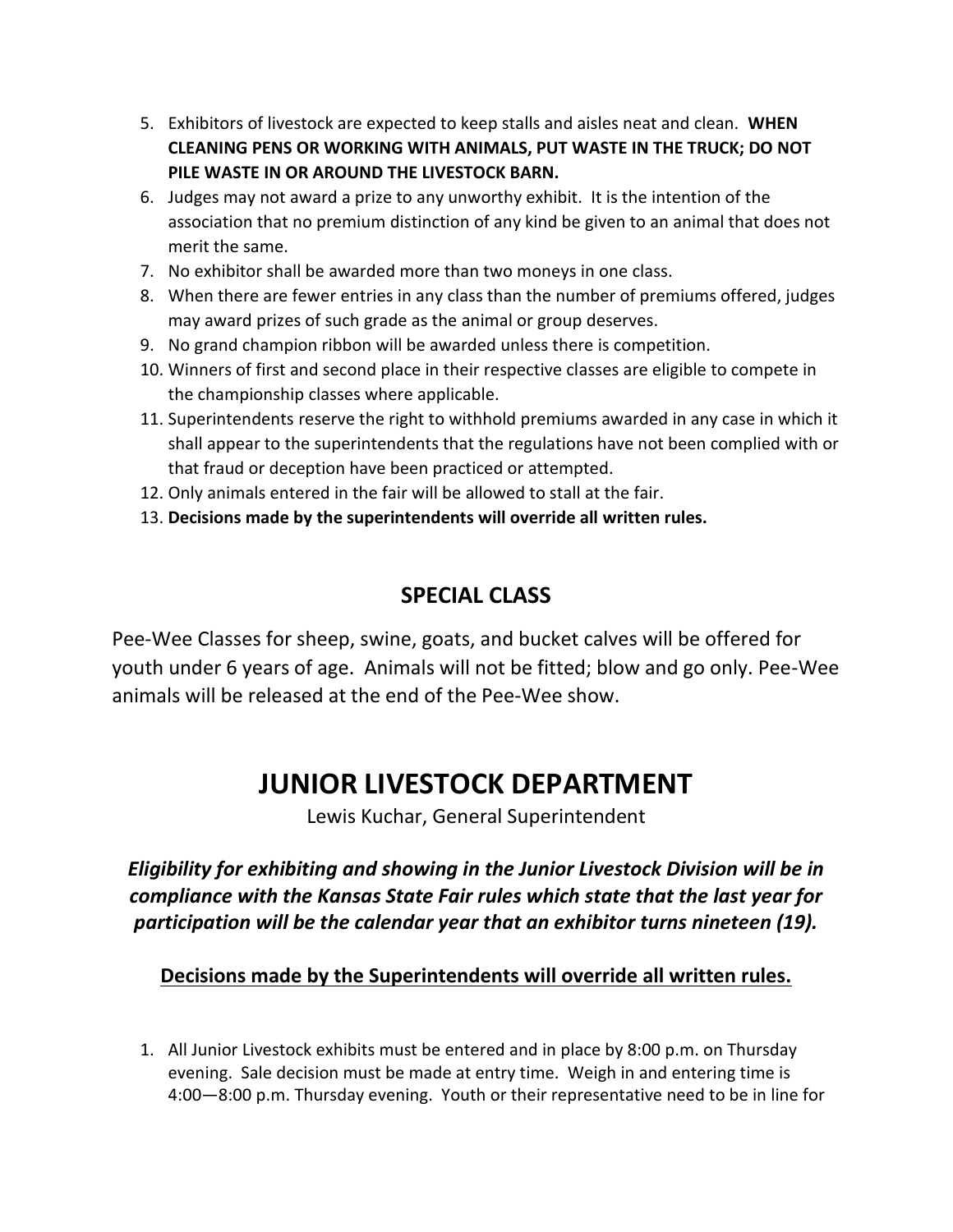livestock weigh in at designated times. If they are not in line, they will not be eligible for Grand Champion or Reserve Champion**. Sale eligibility will be noted on entry card.**

- 2. Superintendents will assign pens Monday night after set-up. Exhibitors MUST display 4-H or FFA pen ID cards.
- 3. Livestock may be placed in assigned pens when set-up is complete.
- 4. The fair association is not liable for animals; livestock is responsibility of the owner.
- 5. To be eligible for prize money all Junior Livestock exhibits must remain until 8 PM Saturday evening for breeding livestock and bucket calves and after the Junior Livestock Auction for market animals. Superintendents have final authority to make decisions about release of animals.
- 6. All live stock must be owned and cared for by the youth exhibiting such. Market animals must be tagged and identified to be eligible to show. ID tags may be picked up at the Kansas State 4-H Extension office in Wellington, KS. This year's tags have a cost of \$30 each. Photo ID of the animal's ear with ear tag MUST be sent to livestocksuperintendent@gmail.com.
- 7. All Junior Livestock must be shown by the junior owner unless otherwise specified by the superintendent. **NO ADULTS permitted in show ring unless invited by the superintendent.**
- 8. Exhibitor must be present and ready when class is called for show; if not, he/she may not be eligible to show.
- 9. All entries will receive ribbons, either blue, red, or white. Prize money will be given to the top three placings. All entries that do not place will receive \$1.00.
- 10. Champion and Reserve Champion of each breed in the breeding classes will be selected from the first and second place winners of each class. **Breeding livestock will be shown first.**
- 11. Steers may be mouthed according to Kansas State Fair rules which state that permanent incisor teeth cannot have erupted. Any animal that cannot meet this requirement will be disqualified from the show.
- 12. **GROOMING:** Each exhibitor must groom his or her own animal and may use only the assistance of an immediate family member (mother, father, legal guardian, brother or sister), another 4-H or FFA member who is an exhibitor at the fair, FFA advisor or 4-H project leader. This rule will be strictly enforced and any exhibitor violating it will have his/her animal in question eliminated from competition. Anyone wishing to report unauthorized people grooming animals must go to the Fair Office and sign a complaint that includes names of the owner, animal tag number, time and date of the observation. A committee appointed by the Fair Board will take action.

**BEEF DIVISION:** The beef show is a "NO FIT" show. "NO FIT" at the Sumner County Fair is defined as using NO adhesive, glue, paint or powder products. This rule follows those of the Kansas State Fair and Kansas junior Livestock Show.

**SHEEP/GOAT DIVISION:** All market lambs, breeding ewes, and market goats must be slick shorn above the knee and hock joints including the head, **before arrival on the fair grounds.** A maximum of 0.2 (two tenths) inch of wool is permitted on market lambs and commercial ewes. A maximum of 0.4 (four tenths) inch of hair is permitted on market goats. Hair on the tail switch may be left on goats. **There will be no shearing of market**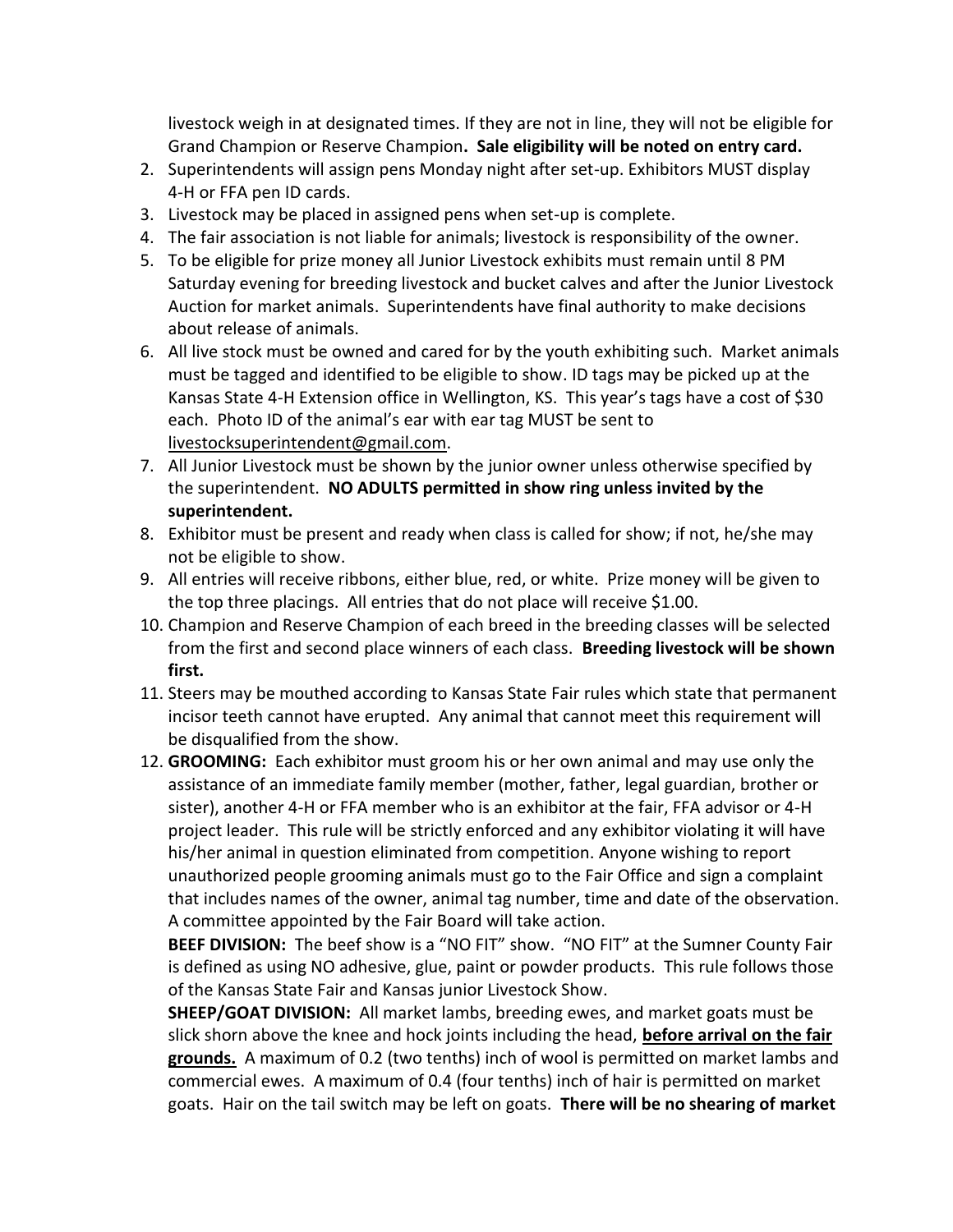**lambs, breeding ewes, or goats allowed on any part of the grounds after arrival**. Anyone found in violation will have his/her electric clippers temporarily confiscated and that animal will be disqualified. Touch-up clipping with scissors, small electric clippers, or hand shears will be allowed. No artificial coloring/use of adhesives is allowed on market labs and breeding ewes.

13. Fitting and showing will be judged at the discretion of the department superintendent and the livestock judge. The format will be determined and announced at the beginning of each (beef, sheep, swine, goat) show. Fitting and showing will be in three classes: junior ages 7-9' intermediate ages 10-13; senior ages 14 and over. **Exhibitors must sign up for showmanship by the end of weigh-in the first day of the fair.**

### **PREMIUMS**  $1^{ST}$ ---\$6  $2^{ND}$ ---\$4  $3^{RD}$ ---\$2 All others -----\$1 **SHOWMANSHIP PREMIUMS** 1<sup>st</sup>---\$6 2<sup>nd</sup>---\$4 3<sup>rd</sup>-----\$2 All others-----\$1

### **SPECIAL AWARDS**

Grand and Reserve Champion animals (beef, sheep, swine, meat goats, and breeding stock for each) will receive special awards.

For each class (beef, swine, sheep, goats) awards will be presented to each of the winners of the junior, intermediate, and senior showmanship contests. Champion and reserve rosettes will be presented to the best overall showmen of each division (beef, swine, sheep, goats). Third place ribbons will be awarded.

#### *Only those awards approved by the fair board may be presented or displayed on the fair grounds.*

#### **BEEF**

Troy Strnad, Superintendent (1-620-863-2471)

#### **MARKET STEERS**

**1.** Minimum weight for the fair is 1000 pounds. Lighter weight animals may be shown, but the animal **must weigh at least 1000 pounds to be sold at the Junior Livestock Auction.**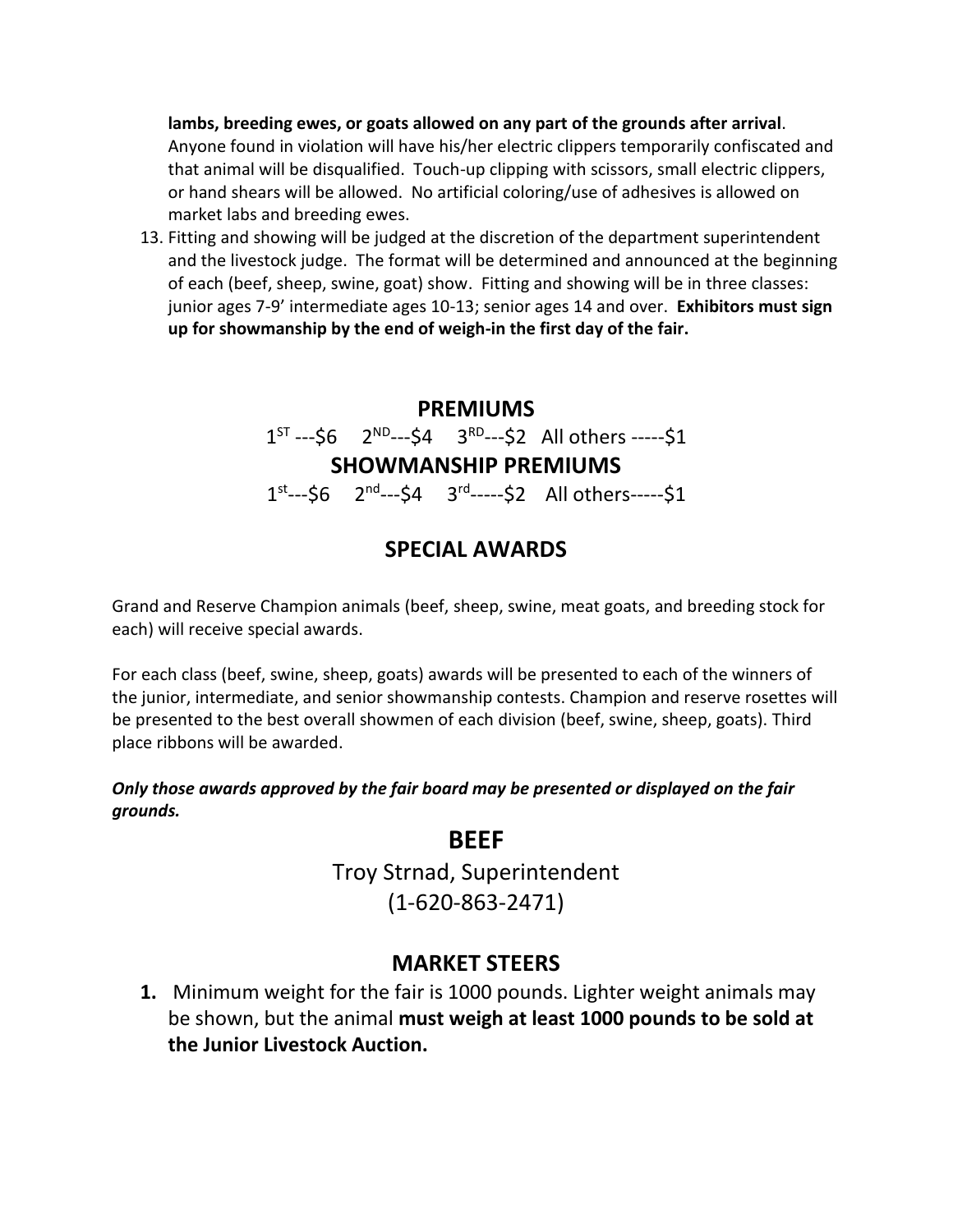- 2. All market steers will be entered in one class. Market animals will be weighed at the fair. The superintendent will divide the animals into show classes (approximately 6 animals per class) by weight only.
- 3. Grand and Reserve Grand Champion Steers will be selected from the top two animals in each weight division.

#### **BREEDING BEEF**

All purebred and commercial breeds will be accepted as entries. Breed classes will be made at the superintendent's discretion.

Class A – Calf dropped after September 1 of the previous year

Class B – Summer yearling dropped between May 1 & Aug.31 of previous year

Class C – Junior yearling dropped between Jan. 1 & April 30 of previous year

Class D – Cow-Calf Pair – Cow must be halter broke and No age limit on calf, either sex.

#### **DAIRY**

All dairy breeds will be accepted for entries.

Class E – Heifer calf dropped after July 1 of the previous year

Class F – Yearling heifer at least one year old & not more than two years old

Class G – Cow at least two years old

#### **FITTING AND SHOWING OF BEEF AND DAIRY**

This class will be divided into three groups: junior ages 7-9; intermediate ages 10-13; senior ages 14 and over. Fitting and showing is open to all junior exhibitors with either beef or dairy cattle. Judging is 50% on fitting and 50% on showmanship.

### BUCKET CALVES

- 1. Exhibitors must be between 6-12 years of age to show in this category.
- 2. Calf must be born between January 1 and June 1 of the current year.
- 3. Exhibitor must own and tag animals by June 15 to be eligible to show.
- 4. Bucket calves may be brought to the fair from 7 am-8am on the day of the beef show. The calves will be released at the discretion of the superintendent.
- 5. Judging will be based on the following: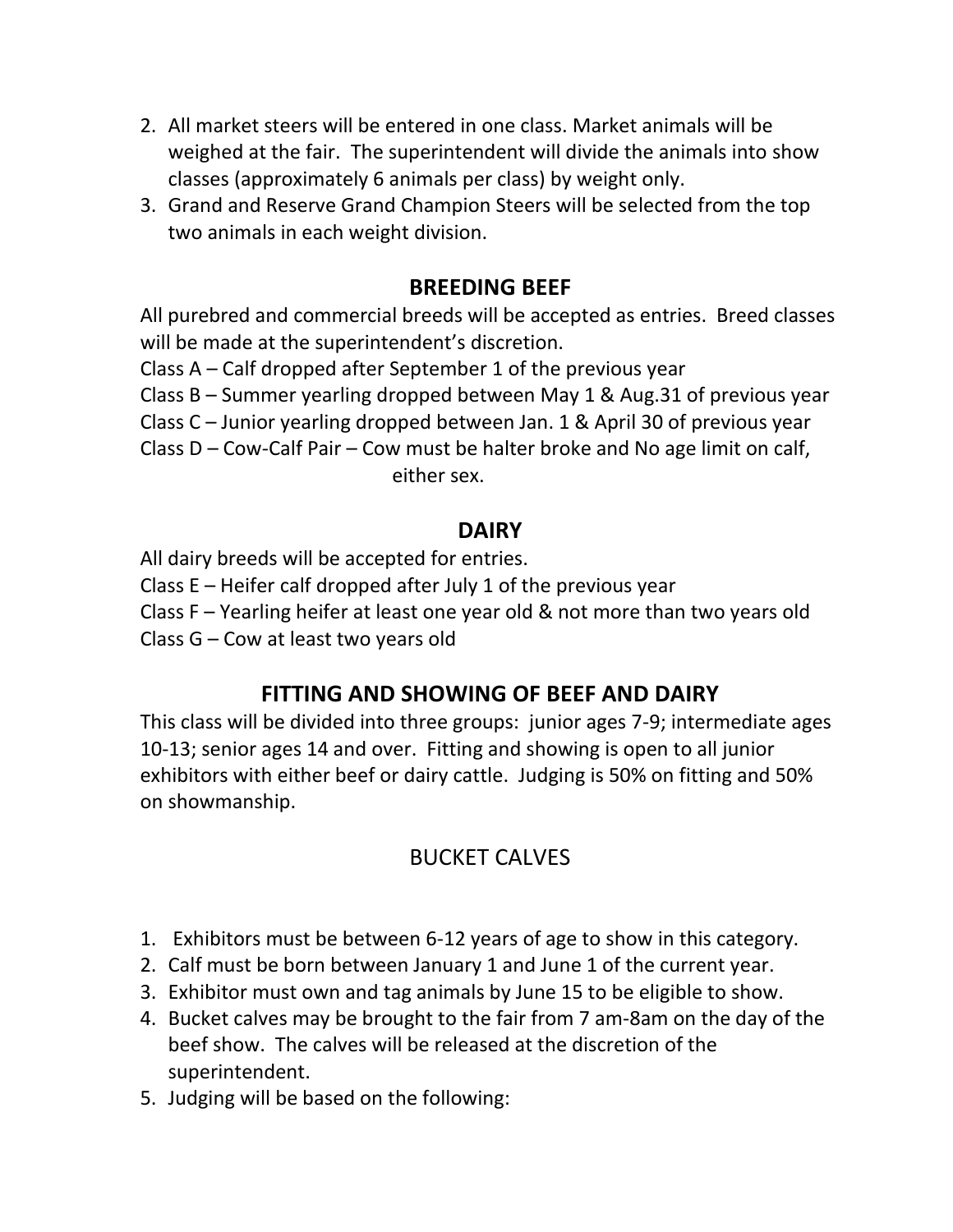- a. Knowledge about the animal (age, breed, feeding practices, etc.)
- b. Ability to handle and control the animal in the show ring.
- c. Health and Condition of the animal (health certificate not required)
- d. Grooming of the animal NO clipping allowed. If the animal is clipped, you will be disqualified and not allowed to show.
- 6. Bucket calves are NOT eligible to sell in the Junior Livestock Auction.

#### 7. Classes:

- a. 6-8 years of age
- b. 9-12 years of age

#### **SHEEP**

Craig Meeker, Superintendent (1-316-619-0621)

### **MARKET SHEEP**

#### **All sheep must be slick shorn (wool no longer than ¼") before weigh in.**

- 1. Minimum weight for the fair is 100 pounds. Lighter weight animals may be shown, but **the animal must weigh at least 100 pounds to be sold at the Junior Livestock Auction.** Light weight sheep eligible for the sale may be discounted by the base bid buyer.
- 2. All market lambs will be entered in one class. Animals will be weighed at the fair. The superintendent will divide the animals into show classes (approximately 10 animals per class) by weight only. White face lambs will show separately from black face lambs if there are sufficient animals (at least 10 of the exhibited animals of the specified breed) to make a class.
- 3. All market lambs will be shown in short (0.2 inch) fleece.
- 4. Ewe lambs shown in market class may not be shown in breeding class.
- 5. Grand Champion and Reserve Grand Champion lambs will be selected from the top two animals in each weight division.

#### **BREEDING SHEEP**

All breeds will be accepted as entries. Champion and Reserve Champion will be selected from each breed.

Class A Spring Ewe born after January 1 of current year

Class B Fall Ewe born between Sept. 1 and December 31 of previous year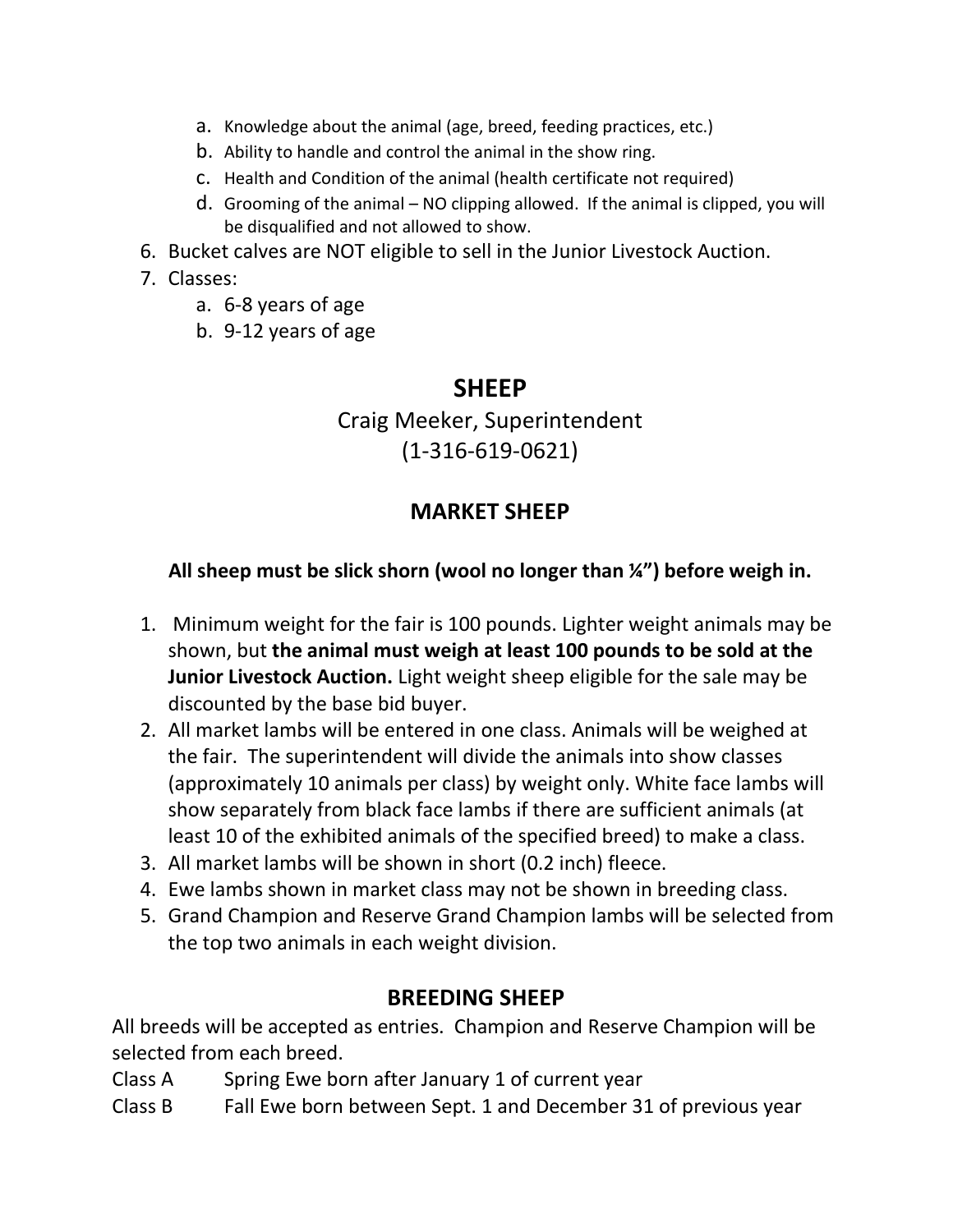Class C Yearling Ewe at least 1 year old but not more than 2 years old

Class D Aged Ewe at least 2 years old

### **FITTING AND SHOWING OF SHEEP**

This class will be divided into three groups: junior ages 7-9; intermediate ages 10-13; senior ages 14 and over. Fitting and showing is open to all junior sheep exhibitors. Judging is 50% on fitting and 50% on showmanship.

## **SWINE**

Travis Theurer, Superintendent (1-620-326-1674) Swine breed will be determined by livestock superintendent at weigh-in.

### **MARKET PIGS**

- 1. Minimum weight for animals to sell at the auction is 220 pounds and maximum weight is 290 pounds. Lighter or heavier weight animals may be shown, but **the animal must weigh at least 220 and not more than 290 pounds to be sold at the Junior Livestock Auction**. Hogs may be discounted based on discount schedule of the base bid buyer.
- 2. All market pigs will be entered in one class. Market animals will be weighed at the fair. The superintendent will divide the animals (approximately 10 animals per class) by weight.
- 3. Gilts may be shown in the market pig class. Gilts shown in market pig class may not be shown in breeding class. (State shows will allow only barrows in market classes.)
- 4. Grand Champion and Reserve Grand Champion market pigs will be selected from the top two animals in each weight division.

### **BREEDING GILTS**

All gilts will be accepted as entries in one class with no more than 10 per class.

### **FITTING AND SHOWING OF SWINE**

This class will be divided into three groups: junior ages 7-9; intermediate ages 10-13; senior ages 14 and over. Fitting and showing is open to all junior swine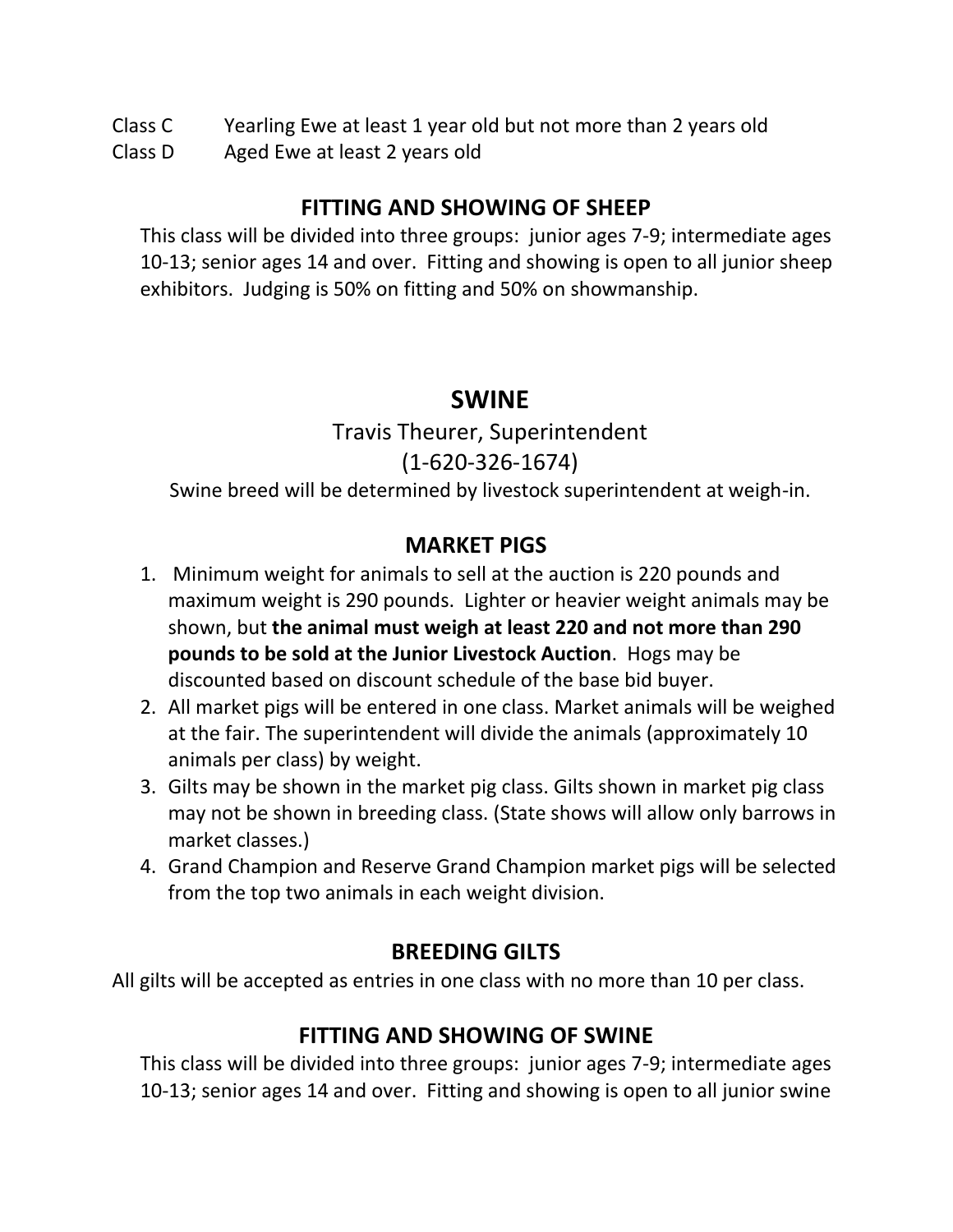exhibitors. Judging is 50% on fitting and 50% on showmanship. **Swine showmanship will be the first event of the swine show.**

# **GOATS**

Chris Baker, Superintendent (1-620-845-0324)

### **MEAT GOATS**

- 1. Market meat goat classes are open to wether or doe kids of any breed or to cross breed goats with milk teeth showing and no breaking or eruption of either of two permanent front teeth.
- 2. Goats will be divided equally into classes by weights after official weighing. **Meat goats weighing at least 50 pounds are eligible for the sale and for grand or reserve champion.** Lighter weight animals may be shown but are not eligible for the sale.
- 3. Exhibitors will be allowed to use halters or collars in the show ring.
- **4.** All goats must be slick shorn from the hock up with 0.4 inch of hair or less. No paint powder or any artificial coloring may be used on goats. **Breeding goats do not need to be shaved.**
- 5. Exhibitors will not lift the front legs of goats off the ground or brace the animal during judging.
- 6. Grand Champion and Reserve Grand Champion market goats will be selected from the top two animals in each weight division.

## **BREEDING MEAT GOATS**

- 1. Breeding goats do not need to be shaved. Horns do not need to be tipped. No paint, powder or any artificial coloring may be used.
- 2. Halters and show collars will be allowed in the show ring.
- 3. Breeding meat goats cannot show in the dairy goat or market meat goat classes.
- Class A Spring Doe born after January 1 of current year
- Class B Fall Doe born between Sept. 1 and December 31 of previous year
- Class C Yearling Doe at least 1 year old but not more than 2 years old
- Class D Aged Doe at least 2 years old